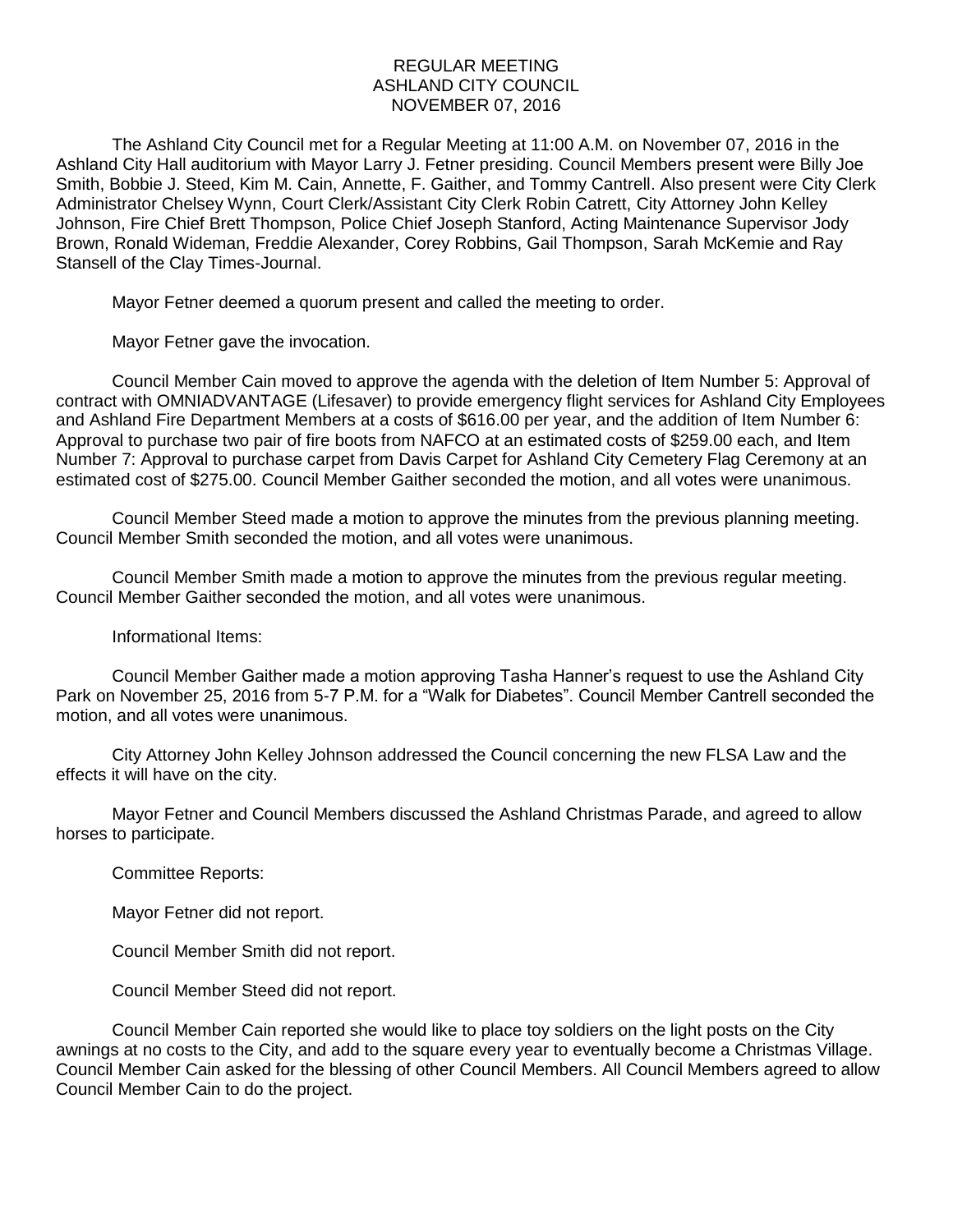Council Member Gaither did not report.

Council Member Cantrell did not report.

City Clerk/ Administrator Chelsey Wynn reported the City will have its annual audit this Tuesday and Wednesday. City Clerk/ Administrator Chelsey Wynn also advised City Hall will be closed Friday November 11, 2016 in observance of Veterans Day.

Police Chief Stanford reported Trunk or Treat was a huge success and the City will have to plan for larger numbers next year. Police Chief Stanford reported he attended training last week and plans to implement some of the things he learned.

Fire Chief Thompson reported on agenda items. Fire Chief Thompson advised the Council the Fire Department had received smoke detectors from the American Red Cross and will begin installing them for City residents soon.

Maintenance Supervisor Jody Brown thanked Wellborn Cabinet Inc. and the Maintenance Department for their work in preparing for the inauguration. Supervisor Brown also reported several dead trees have been removed from the City Park, and the bucket truck has been repaired.

## New Business:

Council Member Steed made a motion to approve the bills received since the last regular council meeting in the amount of \$17,508.77. Council Member Smith seconded the motion, and all votes were unanimous.

Council Member Cain made a motion to approve the city to pay \$1300.00 to SEMS Fire Protection for annual hose testing for Ashland Fire Department. Council Member Cantrell seconded the motion, and all votes were unanimous.

Council Member Smith made a motion approving the city to pay \$2516.00 to S.S. Nesbit for VFIS Accident and Sickness insurance for Ashland Fire Department. Council Member Cantrell seconded the motion, and all votes were unanimous.

Council Member Gaither made a motion approving the city to open and advertise the position of Youth Sports Coordinator. Council Member Smith seconded the motion, and all votes were unanimous.

Council Member Cain made a motion approving Court Clerk Robin Catrett to attend training in Hoover, Al on Issues Involving Municipal Courts on December 09, 2016 at a cost of \$325.00 plus reimburse travel expenses. Council Member Smith seconded the motion, and all votes were unanimous.

Council Member Gaither made a motion approving the city to purchase two pair of fire boots from NAFCO at an estimated cost of \$259.00 each. Council Member Cantrell seconded the motion, and all votes were unanimous.

Council Member Gaither made a motion approving the city to purchase carpet from Davis Carpet for the Flag Raising Ceremony at Ashland City Cemetery at an estimated cost of \$275.00. Council Member Smith seconded the motion, and all votes were unanimous.